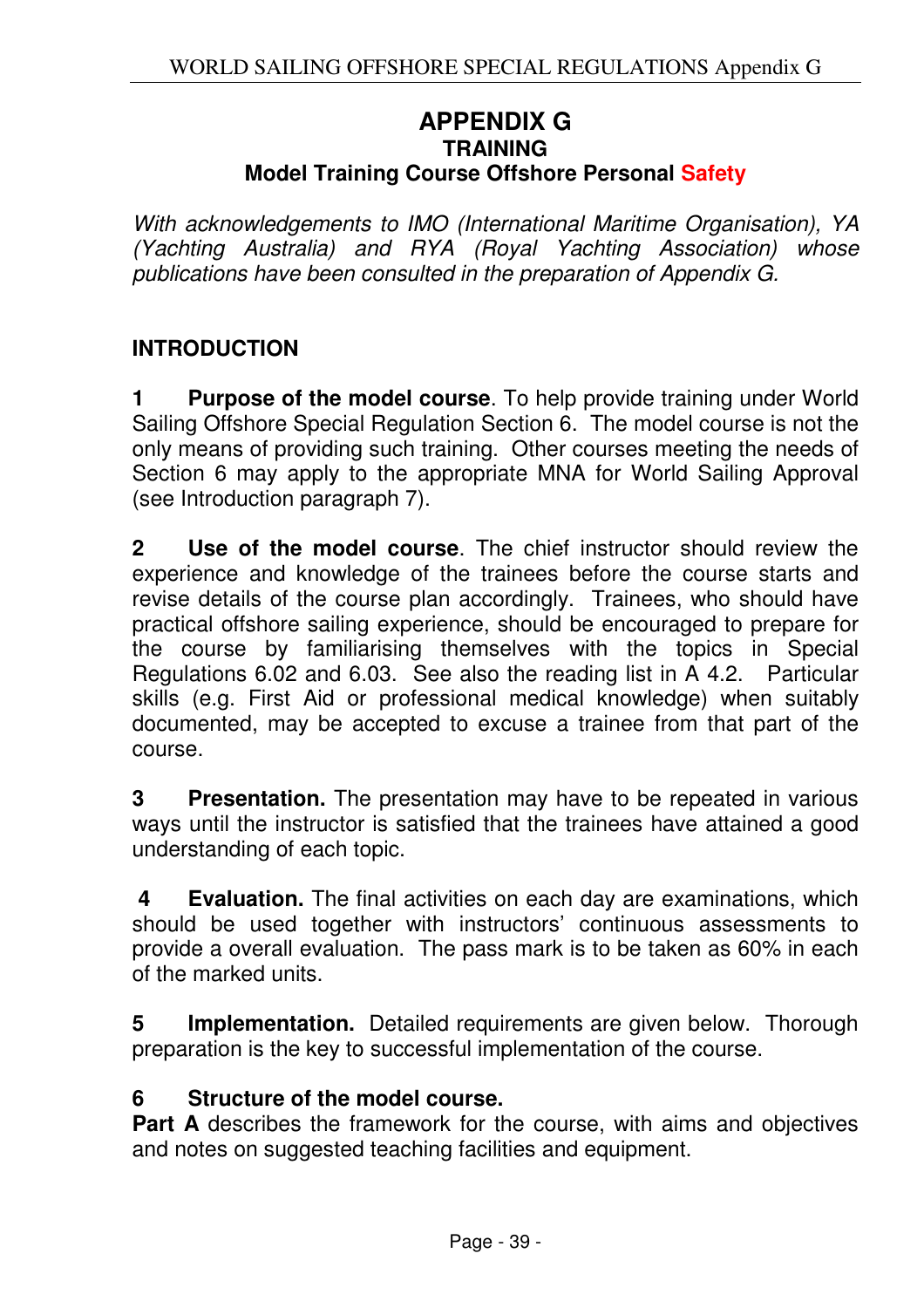**Part B** provides an outline of lectures, and practical sessions. A suggested timetable is included but it is more important that trainees achieve proficiency in the required skills than that a strict timetable is followed. **Part C** sets out the detailed syllabus.

### **7 ISAF/World Sailing Approved Training Courses and Trainee Certification.**

7.1The status of "ISAF/World Sailing Approved" together with authority to use the ISAF/World Sailing logo may only be awarded to a training course by an ISAF/World Sailing MNA (Member National Authority) who must be satisfied that the course delivers training as required by Special Regulation 6.01. A grant of approved status carries with it a duty on the MNA to ensure that the course provider continues to deliver appropriate training over the course of time. An annual review may be appropriate for this purpose. The MNA must remove approved status if and when it judges this necessary.

7.2 It is not necessary for a training course to follow Appendix G Model Training Course in order to receive approval as in 7.1 above. The overriding requirement is that the course must deliver the training required by Special Regulation 6.01.

7.2 An MNA which lacks experience in offshore training or for other reasons needs advice should contact the World Sailing Secretariat – Offshore and Technical Department.

7.3 A sailor holding an in-date "pass" certificate (each has a validity of 5 years) from an ISAF/World Sailing Approved Offshore Personal Survival Course shall be accepted by a race organiser as having complied with the requirements of World Sailing Offshore Special Regulation 6.01.

7.4 "Pass" certificates issued at an ISAF/World Sailing Approved course shall carry the statement "ISAF/World Sailing Approved Offshore Personal Survival Course" and may carry the ISAF/World Sailing logo.

7.5 Unless otherwise stated in the Notice of Race, it is not mandatory that a training course for compliance with SR 6.01 is "ISAF/World Sailing Approved" however this status is encouraged wherever possible.

### **Part A Framework**

**A1 Class Size** The maximum recommended class size is 20. When smaller work groups are established, this will allow for about four in each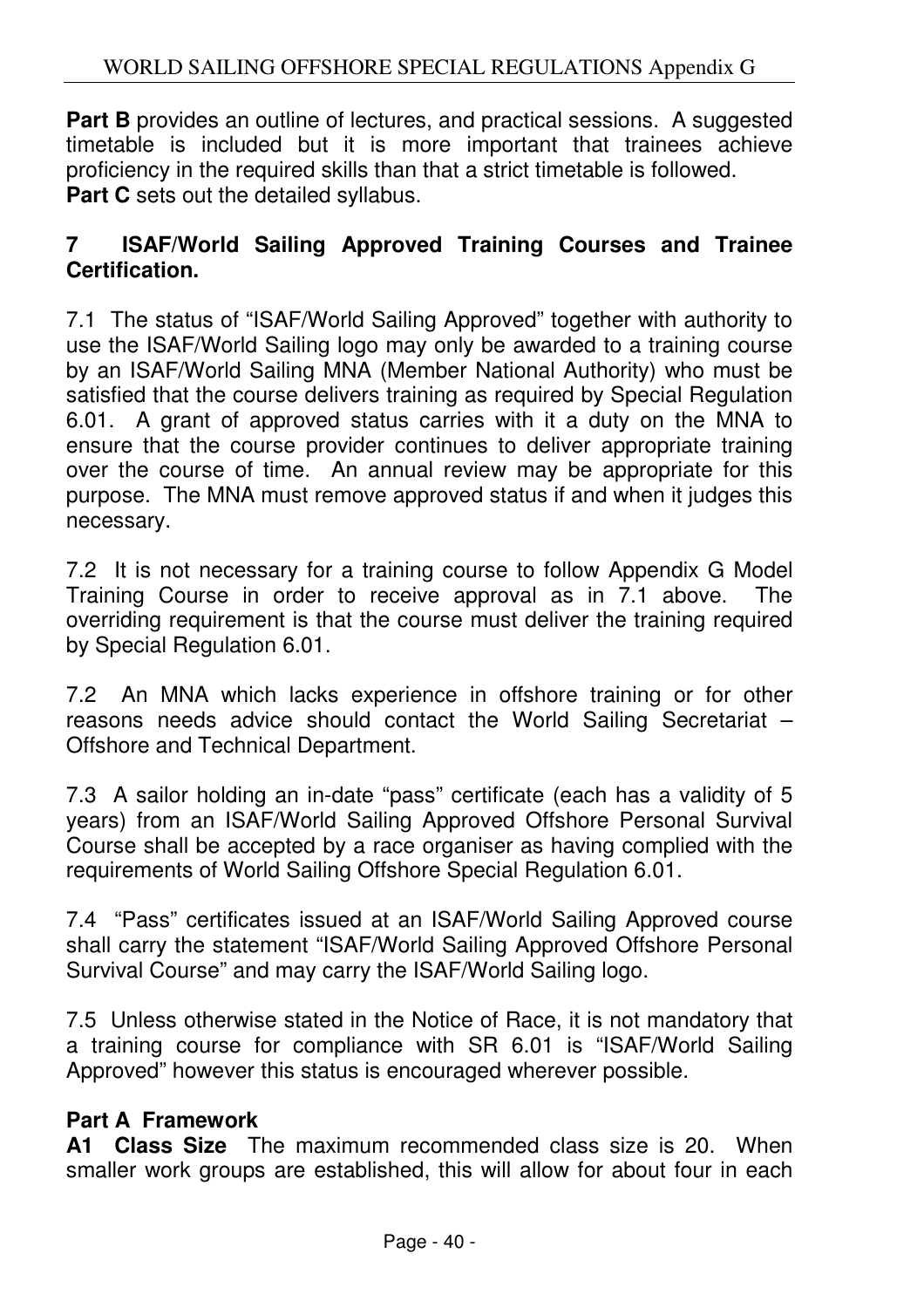group. A suggested minimum number for the class would be ten. Otherwise it is difficult to promote discussion in smaller work groups.

**A2 Instructors** should have:

- wide experience of offshore sailing including sailing in severe weather
- a thorough knowledge of the course material
- a thorough knowledge of the requirements of the World Sailing Offshore Special Regulations
- a good understanding of teaching methods

# **A3 Facilities and equipment**

A 3.1 A suitable classroom is required with desks or tables and chairs. It should be possible to move the furniture around so that a variety of room arrangements can be used. Ideally, extra rooms will be available for when the class is split into groups, since each group should have a separate space in which to work.

A 3.2 The main room should be provided with the following equipment:

- a whiteboard or blackboard
- a flip chart
- writing materials for trainees
- an overhead projector (OHP) for transparencies
- a computer projector (with additional sound channel if not integral)
- a video tape player compatible with the computer projector
- a PC or laptop with CD-ROM drive, all compatible with the computer projector
- a reflective screen designed for use with the computer projector
- adequate electric sockets located so that the equipment can be positioned safely.
- A 3.3 Group rooms should be provided with a table and chairs and some form of board and writing materials.
- A 3.4 A video camera may be useful and should be compatible with the computer projector or alternatively must produce video tapes compatible with the video tape player.
- A 3.5 A warm-water swimming pool with all appropriate safety equipment, personnel and facilities making it suitable for demonstration and training with lifejackets and liferafts. A wave-generator may provide added realism.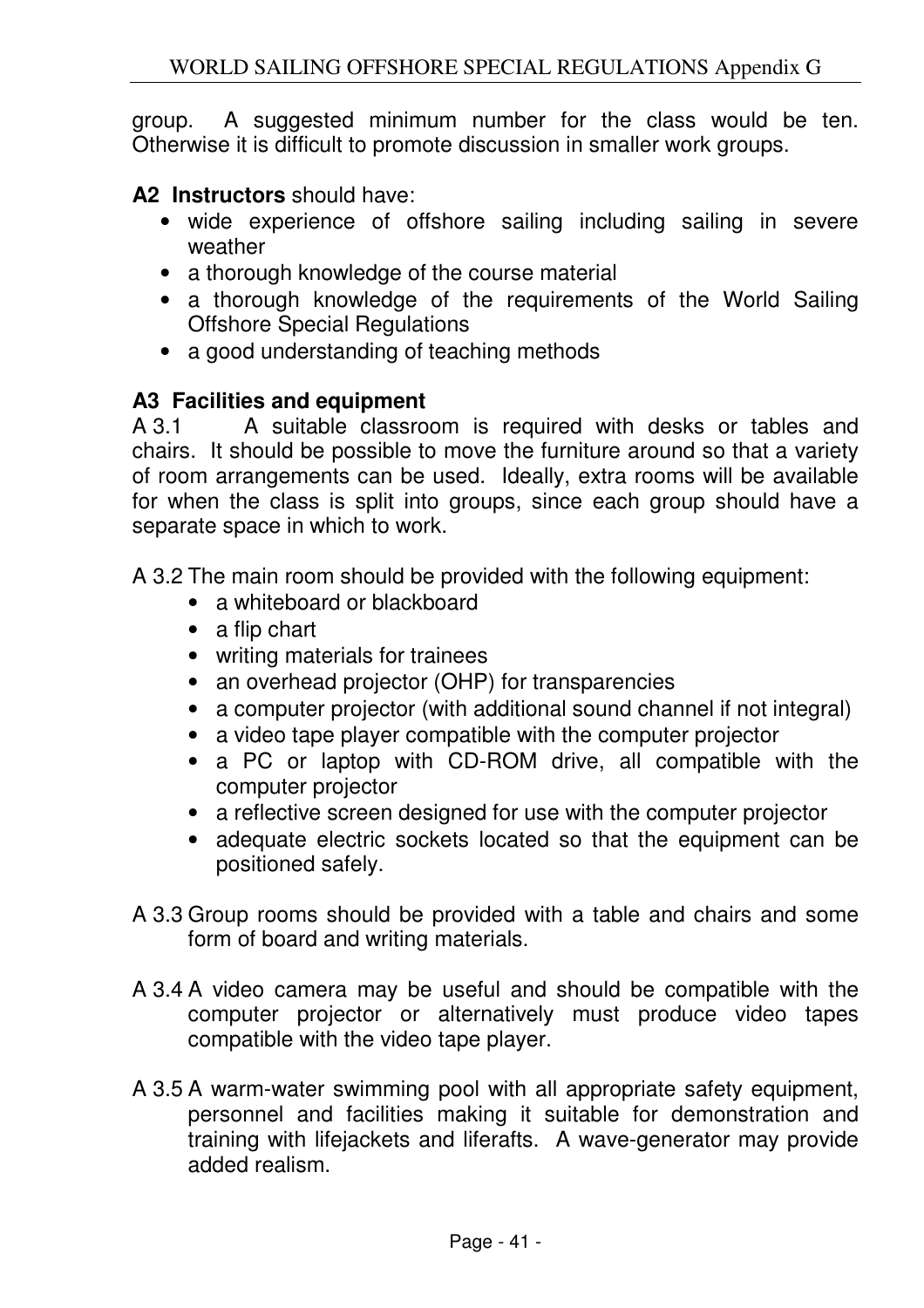A 3.6 An outdoor location with appropriate safety equipment, personnel and facilities making it suitable for demonstration and training with pyrotechnics and fire extinguishers.

# **A4 Recommended Reference and Display Material**

This section will be updated as information is submitted from MNA's. Course providers are encouraged to refer to materials relevant to their own areas of operation.

#### **A 4.1 For the Instructors Printed Material**

- World Offshore Special Regulations
- ISAF RRS (The Racing Rules of Sailing)
- International Regulations for the Prevention of Collision at Sea
- Admiralty Summary of Notices to Mariners (NP 247)
- IAMSAR (International Aeronautical and Maritime Search and Rescue) manual, or manual for small craft (in preparation)
- ALRS (Admiralty List of Radio Signals) Volume 5 GMDSS (NP 285)
- SOLAS (Safety of Life At Sea Convention) Consolidated Edition
- International Life-Saving Appliance (LSA) Code
- Appropriate ISAF/World Sailing Member National Authority Training Booklet and the ISAF/World Sailing Guide to Offshore Personal Safety

### **Video Tapes**

A Highway of Low Pressure

# **CD-ROMs**

COSPAS-SARSAT

# **A 4.2 For the Trainees**

### **A 4.2.1 Possession of**:

- World Sailing Offshore Special Regulations
- ISAF RRS (The Racing Rules of Sailing)
- International Regulations for the Prevention of Collision at Sea
- Admiralty Summary of Notices to Mariners (NP 247)
- IAMSAR (International Aeronautical and Maritime Search and Rescue) manual, or manual for small craft (in preparation).
- First Aid at Sea (Justins and Berry, published Adlard Coles) or equivalent
- Appropriate ISAF/World Sailing Member National Authority Training Booklet or where not available the ISAF/World Sailing Guide to Offshore Personal Safety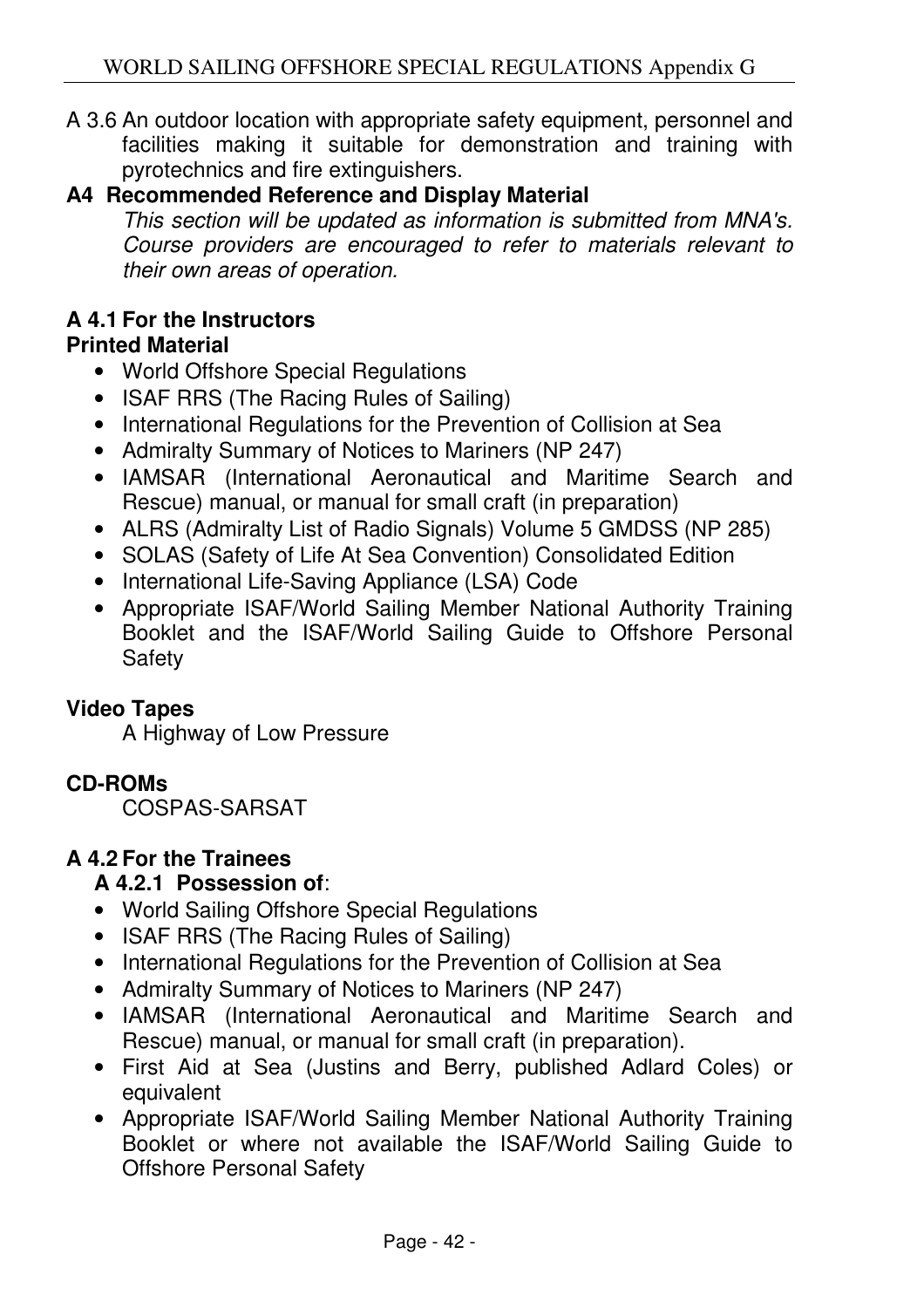### **A 4.2.2 Knowledge of:**

- ALRS (Admiralty List of Radio Signals) Volume 5 GMDSS (NP 285)
- SOLAS (Safety of Life At Sea Convention) Consolidated Edition
- International Life-Saving Appliance (LSA) Code
- International Medical Guide for Ships (WHO, World Health

### **A 4.2.3 Recommended further study:**

- The Offshore Special Regulations Handbook by Alan Green (Adlard Coles)
- The Grab Bag Book (F & M Howorth, Adlard Coles)
- Instant Weather Forecasting (A Watts, Adlard Coles)
- Heavy Weather Sailing (A Coles & P Bruce, Adlard Coles)
- Essentials of Sea Survival (F Golden and M Tipton, Human Kinetics)

# **Part C Detailed Syllabus**

paragraph numbers refer to session numbers in Part B

### **Session 1 Introduction**

- 1.0 The instructor gives an overview of the course and administrative arrangements, and explains the assessment and exam procedures. If the course has ISAF/World Sailing Approval (see introduction paragraph 7) the certificate will be so endorsed. The instructor should also deliver a final course timetable.
- 1.1 The importance of training both in formal sessions and also as part of the routine in running a sailing yacht.
- 1.2 The importance of a "safety ethos"
- 1.3 The crew brief including safety equipment, stowage details, emergency procedures, responsibilities and how to send a Mayday call and use EPIRB and flares in case the skipper and key crew members are incapacitated. Show stowage chart required in Special Regulations: crew experience, qualifications and fitness must be adequate
- 1.4 Responsibility of person in charge for safe conduct of vessel and oversight and direction of crew actions. Responsibility of crew members for their own safety and in the discharge of their duties, to contribute to the safety of the vessel and the rest of the crew.

#### **Session 2 Care and maintenance of safety and other equipment**

- 2.1 Routine to check, service, clean, dry, fit and adjust to wearer, and correctly store safety equipment. Give examples eg safety harness, inflatable lifejackets, liferafts etc.
- 2.2 Checks to continue under way including eg rigging (pins in place and undistorted, wires not fractured, running rigging not unduly chafed,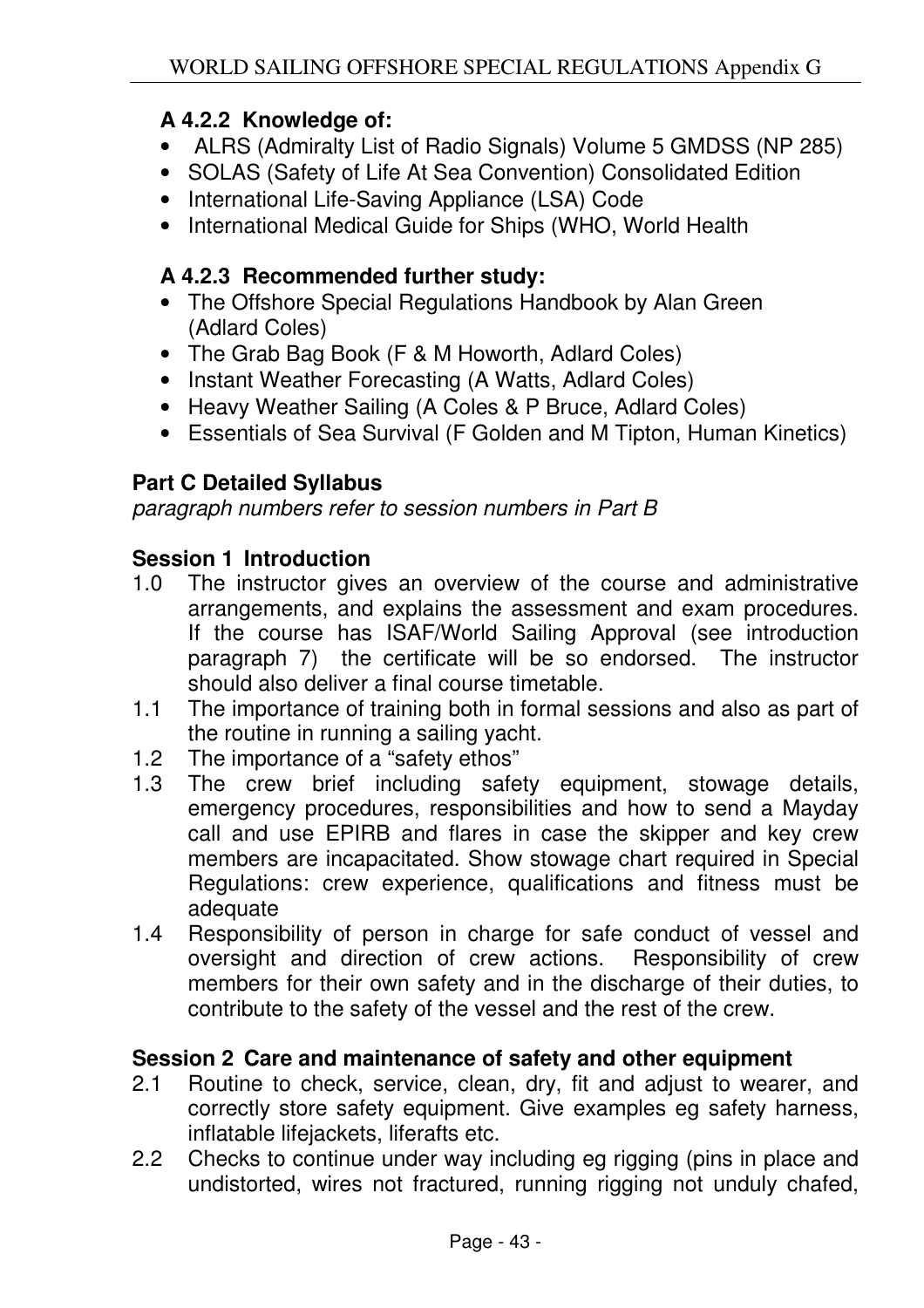shackles seized when appropriate), seacocks, stern gland, toilet plumbing, etc.

- 2.3 Availability of reserve navigation lights and general spares.
- 2.4 Marking of floating equipment with vessel name.
- 2.5 Check and overhaul dan buoy, jon buoy, MoB modules, Recovery slings etc.
- 2.6 Understand that dormant water or dirt in a fuel tank may be kicked up and taken into the engine in very rough weather - ensure that engine oil and fuel filler caps etc are kept clean and secure.
- 2.7 Raise awareness of the potential consequences of running aground, and the need to carry out an inspection following any grounding incident, taking into account the danger of potential unseen damage.

### **Session 3 Storm sails**

- 3.1 Storm and heavy-weather sails including those on board the trainee's boat.
- 3.2 How are they set?
- 3.3 Where are they stowed?
- 3.4 importance of practicing from time to time even in light weather.
- 3.5 Understand the changed pressures on the rig when using reduced sail in very heavy weather.
- 3.6 Dangers of heavy water breaking over the boat and carrying away poorly-stowed sails and sails set too low down.
- 3.7 Danger of heavy metal shackles in storm sails
- 3.8 Importance of bright colour in storm sails.
- 3.9 Value (in some boats) of lashing down the main boom in heavy weather and setting a trysail without the boom.

### **Session 4 Damage Control and Repair**

- 4.1 Plan to minimise damage in forthcoming heavy weather
- 4.2 Remedial action including use of spare materials and tools to cope with:-
	- .1 loss of rudder/steering
	- .2 loss of mast
	- .3 flooding due to (a) collision damage forward, (b) amidships, (c) aft,(d) seacock failure
	- .4 stranding
	- .5 severe weather damage eg (a) hatch ripped off, (b) coachroof split
	- .6 In the event of keel damage a yacht's rapid capsize and inversion is possible, outline the potential cause of keel failure and how it can be avoided, and suggest actions that can be taken when there is concern over the security of a keel.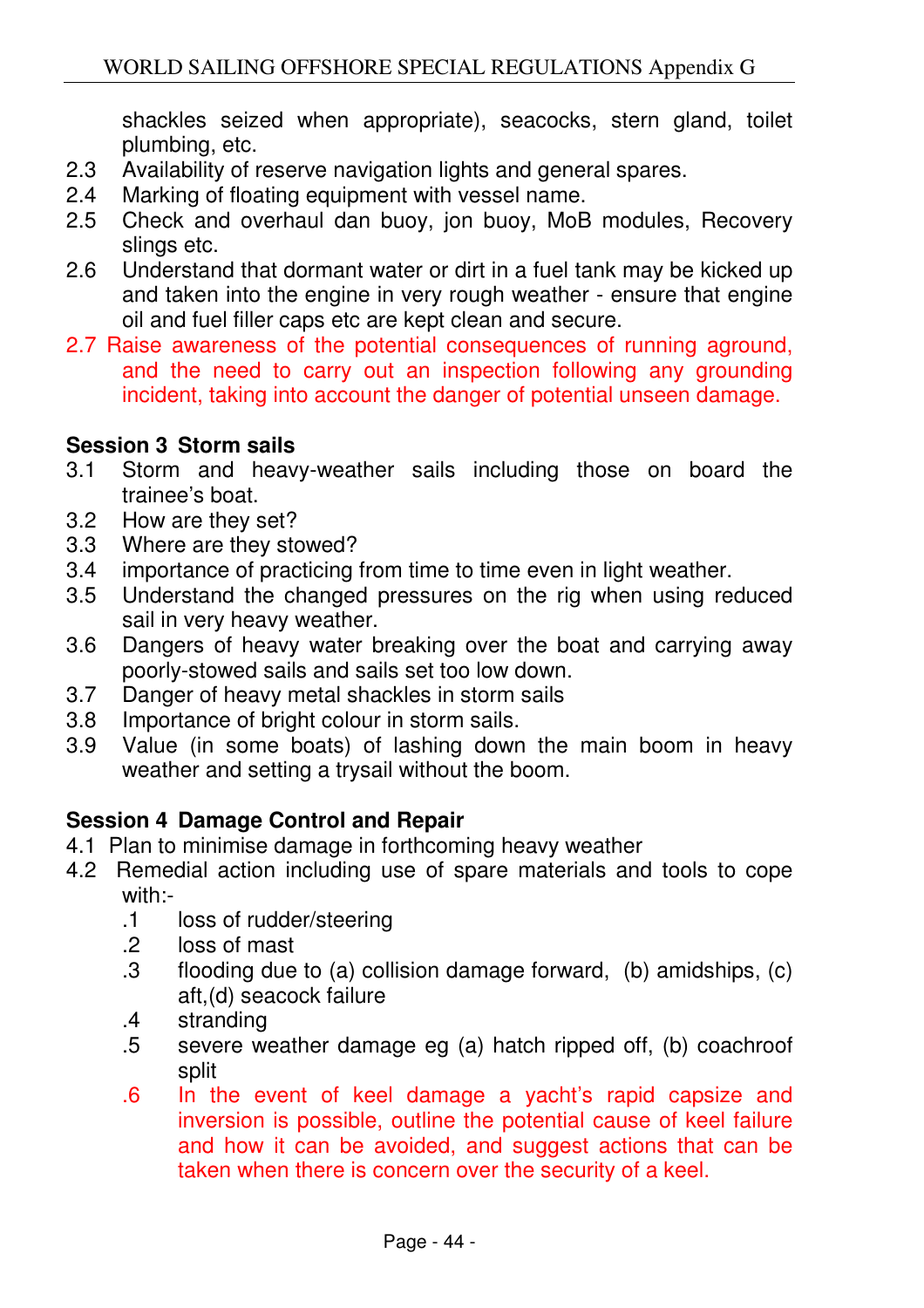.7 collision with another vessel, a submerged object (eg container), sea life, etc.

#### **Session 5 Heavy Weather – crew routines, boat handling, drogues**

- 5.1 Detailed examination of risks, solutions and contingency plans including crew routines for:-
	- .1 general working in exposed positions hooking on before leaving hatchway, remaining hooked on at all times (dual hooking), telling someone when going forward, when lifejackets and harnesses shall be worn, value of personal EPIRBs (PLBs) especially with on-board D/F and personal AIS locating devices.
	- .2 preparation for rough weather secure stowage for moving items.
	- .3 ensure jackstays rigged
	- .4 rough weather operations
	- .5 severe weather strategies
	- .6 galley operations lee strops, preparing hot food in thermos containers in advance of heavy weather
	- .7 importance of high visibility of yacht in heavy seaway: display of orange surface, use of white light or strobe light on deck or in rig (also of use on a dull day) consider flying radar reflector if robust type.
- 5.2 boat handling in a seaway noting in particular helming techniques and effect of conditions on boat and crew taking into account:-
	- .1 strength of wind
	- .2 duration of high wind
	- .3 length of fetch
	- .4 wave pattern
	- .5 definition of wave height and length including assessment methods
	- .6 wave refraction
	- .7 multiple wave patterns
	- .8 waves in tidal/current conditions
	- .9 predicting dangerous wave conditions
	- .10 angle of boat to a seaway and to individual waves
	- .11 early sail changes, sail change procedures, knowing the boat and its characteristics and tendencies
	- .12 heaving-to
	- .13 assessing options eg to stand off or cross a barred entrance
- 5.3 Effect of a drogue on a boat in severe weather

### **Session 6 Man overboard prevention and recovery**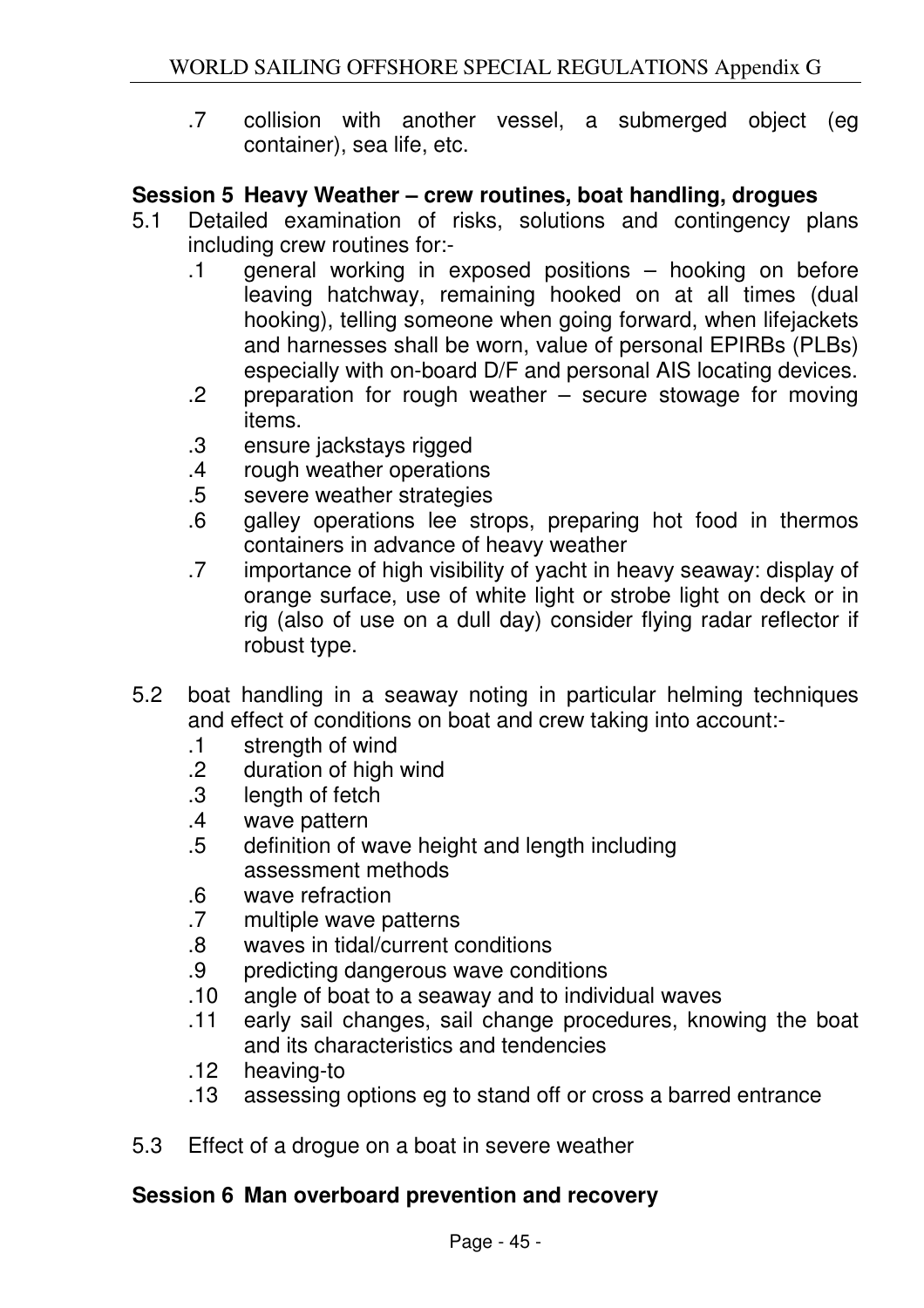### 6.1 Prevention

- .1 lifelines to be maintained in accordance with Special **Regulations**
- .2 harness to be clipped on at night and in rough weather (see C5.1.1)
- .3 drawback of plain harness hooks
- .4 harness crotch straps prevent "slip-out"
- .5 use the sea toilet in bad weather not the stern
- .6 encourage the use of shorter safety line and in particular lines with mid-line clips as being most adaptable (highlighting issues with being towed in the water at speed while in a harness and how a shorter line (less than 1m) both aids recovery and reduces potential risk particularly on high performance boats)
- 6.2 Recovery
	- .1 well-drilled routine (see Special Regulations Appendix D)
	- .2 "Mayday" on radio is valid if necessary
	- .3 quickly accessible hoisting rig
	- .4 value of horizontal lift and retention of horizontal position
	- .5 procedure and team ready to re-clothe, re-warm and check recovered person for injury, advising shore if necessary
	- .6 use of whistle, SOLAS-type lifejacket light, strobe light.
- 6.3 Search Patterns
	- .1 Explain the most common standard search patterns for finding a lost MOB (Expanding Square Search, Creeping Line, Parallel Search and Sector Search)
	- .2 Navigation consideration (establishing a datum and then what affects the position of the MOB relative to the boat and the ground)
	- .3 Importance of search lights, the use of PLB and high visibility clothing

#### **Session 7 Giving Assistance to other craft**

- 7.1 Legal and rules requirements
	- .1 SOLAS obligations apply to all ships on all voyages\*\*
	- .2 Racing Rules of Sailing\*\*
	- .3 moral imperative
	- .4 communications obligations\*\*
	- .5 log-keeping obligations\*\*

\*\*see supplement one (below)

- 7.2 manoeuvring close to a vessel sinking
	- .1 keep other vessel and shore informed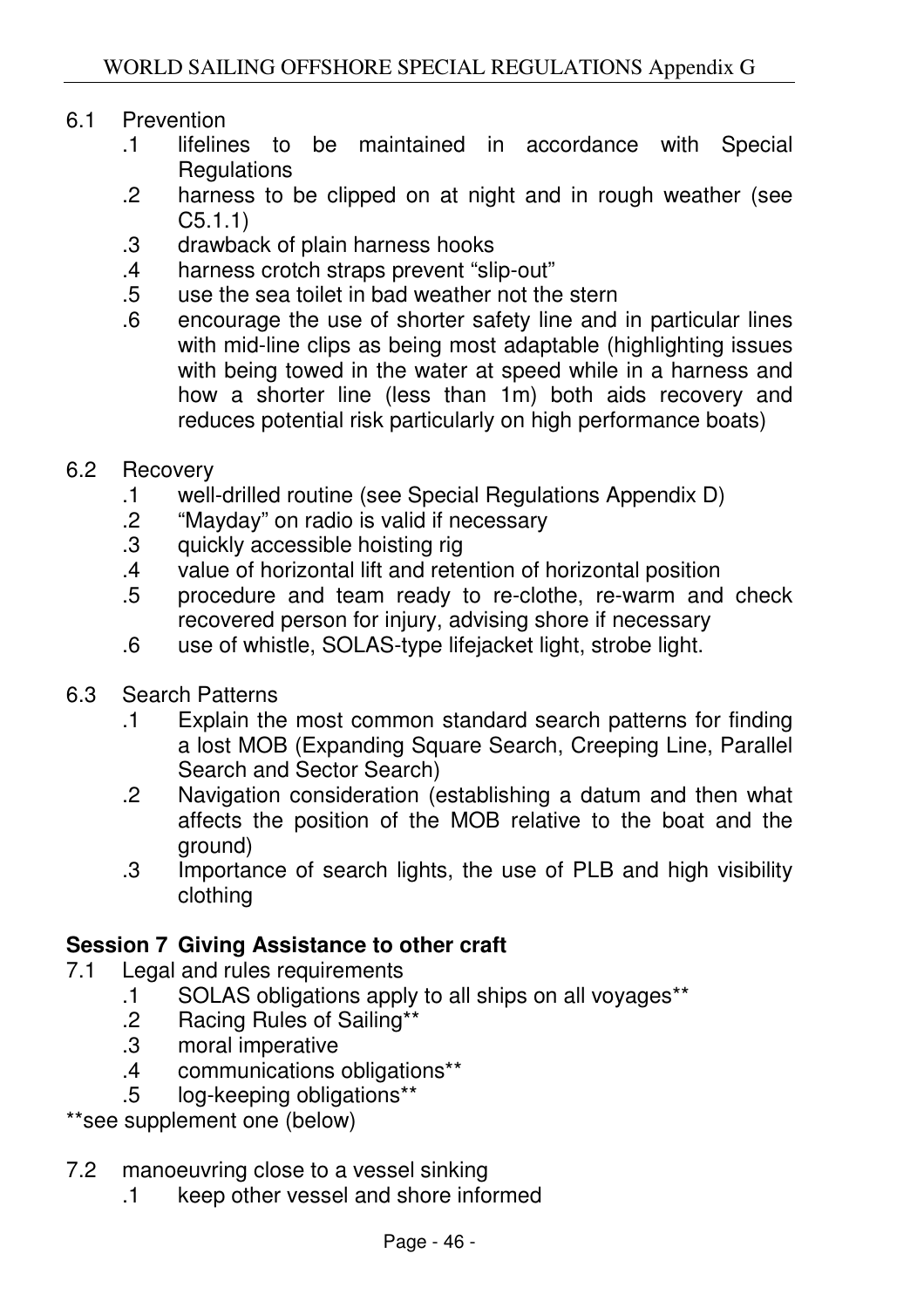- .2 be prepared to recover personnel from the water or a liferaft
- .3 tactics if other vessel is on fire
- 7.3 understand that another yacht may be the only source of help.
- 7.4 towing and being towed

# **Session 8 Hypothermia**

- 8.1 Actively counter its development by wearing proper protective clothing
- 8.2 Know the symptoms- shivering, irritability, lethargy, stumbling, slurred speech, loss of memory, victim feels cold, looks pale, breathing slow, pulse weak, leading to collapse and unconsciousness.
- 8.3 treatment see First Aid at Sea by Justins and Berry or other textbook
- 8.4 do not give alcohol, rub the skin to warm, or give up resuscitation.
- 8.5 value of immersion suits, thermal protective aids (TPA's)

# **Session 9 SAR organisation and methods**

9.1 with regard to the SAR authorities in the areas sailed, know:

- .2 their landline number to advise them of passage planning if appropriate
- .3 how to call them in emergency
- .4 what facilities they have (and don't have)
- .5 if helicopters are in use, know the sea-rescue system (hi-line, basket pick-up, winchman bridle, etc.) and whether a pick-up from a deck, in the water, or in a liferaft is preferred
- .6 know what radio frequency to expect to use for direct contact
- .7 know what fixed-wing aircraft may be deployed
- .8 understand fixed-wing search patterns, signal flares
- .9 have a knowledge of global SAR organisation
- .10 how to cope with rescue attempts from passing ships
- .11 knowledge of new IAMSAR for small craft

### **Session 10 Weather Forecasting**

- 10.1 sources of weather forecasts
- 10.2 terms and definitions and their exact meaning
- 10.3 Beaufort wind scale compared with mph (statute miles per hour) and speed in knots (nautical miles per hour), and sea state scale. Know that wind gusts may exceed forecast speeds by 40% or more and wave height may exceed forecast height by 87% or more
- 10.4 logging own weather observations of cloud, wind, sea, barometer, sea temperature (sometimes critical) and air temperature, etc.: making own deductions
- 10.5 be prepared for local abnormalities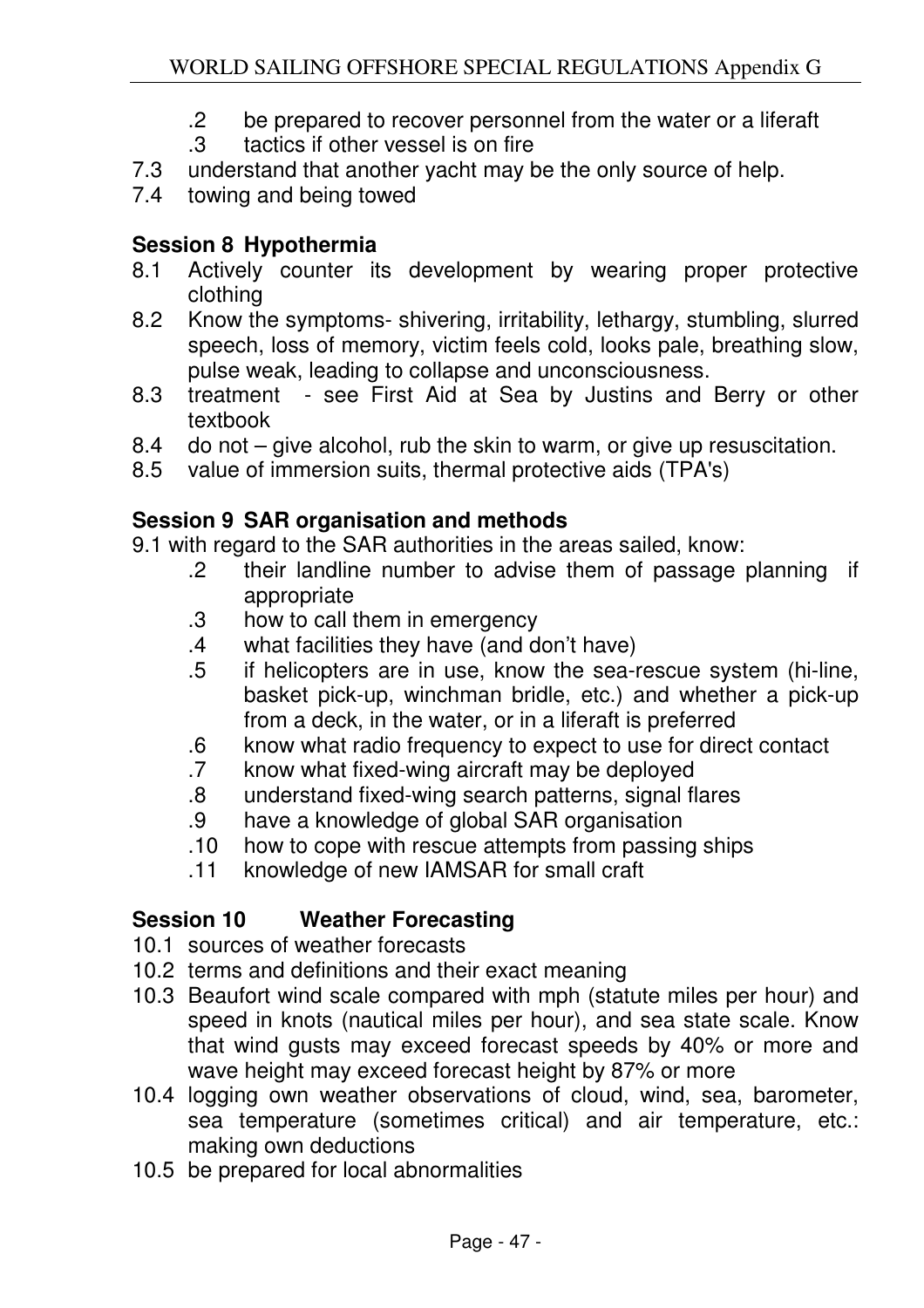### **Session 11 Liferafts and Lifejackets (theory)**

- **11.1 Liferafts (theory)**
- 11.1.2 knowledge of liferaft standards: SOLAS, ISAF and ORC and ISO 9650:1 Type 1 Group A plus OSR requirements.
- 11.1.3 care and servicing of liferafts, stowage. In the event of a yacht capsizing and then inverting in circumstances in which survival is dependent on liferaft availability, it is vital that every effort is made to ensure that a liferaft remains readily accessible and capable of being deployed for use quickly and easily.
- 11.1.4 liferaft emergency packs
- 11.1.5 arab bag contents and application
- 11.1.6 two key elements in combating liferaft capsize drogue, ballast water pockets
- 11.1.7 the capsize mechanism and the re-righting procedure
- 11.1.8 when and how to launch a liferaft
- 11.1.9 protecting a liferaft in the minimum time it is alongside after launch
- 11.1.10 boarding a liferaft if possible dry: use of dry suits if possible
- 11.1.11 boarding a liferaft from the water: importance of boarding ramp and grab lines
- 11.1.12 crew organisation both before boarding and within liferaft:: signalling for help, watchkeeping, damage repair, medical, water, food, keeping up morale, psychology of survival.
- 11.1.13 knowledge of physiological shock of cold water and hypothermia (see session 8) and its effect on human performance in tasks like liferaft operation and survival.
- 11.1.14 use of SART (optional in grab bag).

#### **Session 11.2 Lifejackets (theory)**

- 11.2.1 Understand the terminology in your part of the world: know the difference between a 150N lifejacket (or equivalent title) capable of turning over an unconscious person in the water to the face-up position within 30 seconds, and a lesser device which may only aid buoyancy.
- 11.2.2 Understand the accessories required in Special Regulations: whistle, marine-grade retro-reflective material, yacht's or wearer's name
- 11.2.3 Understand the accessories and attributes recommended in Special Regulations: light in accordance with the SOLAS LSA code, compliance with EN376 (ISO 12402) or near equivalent, crotch strap, splash guard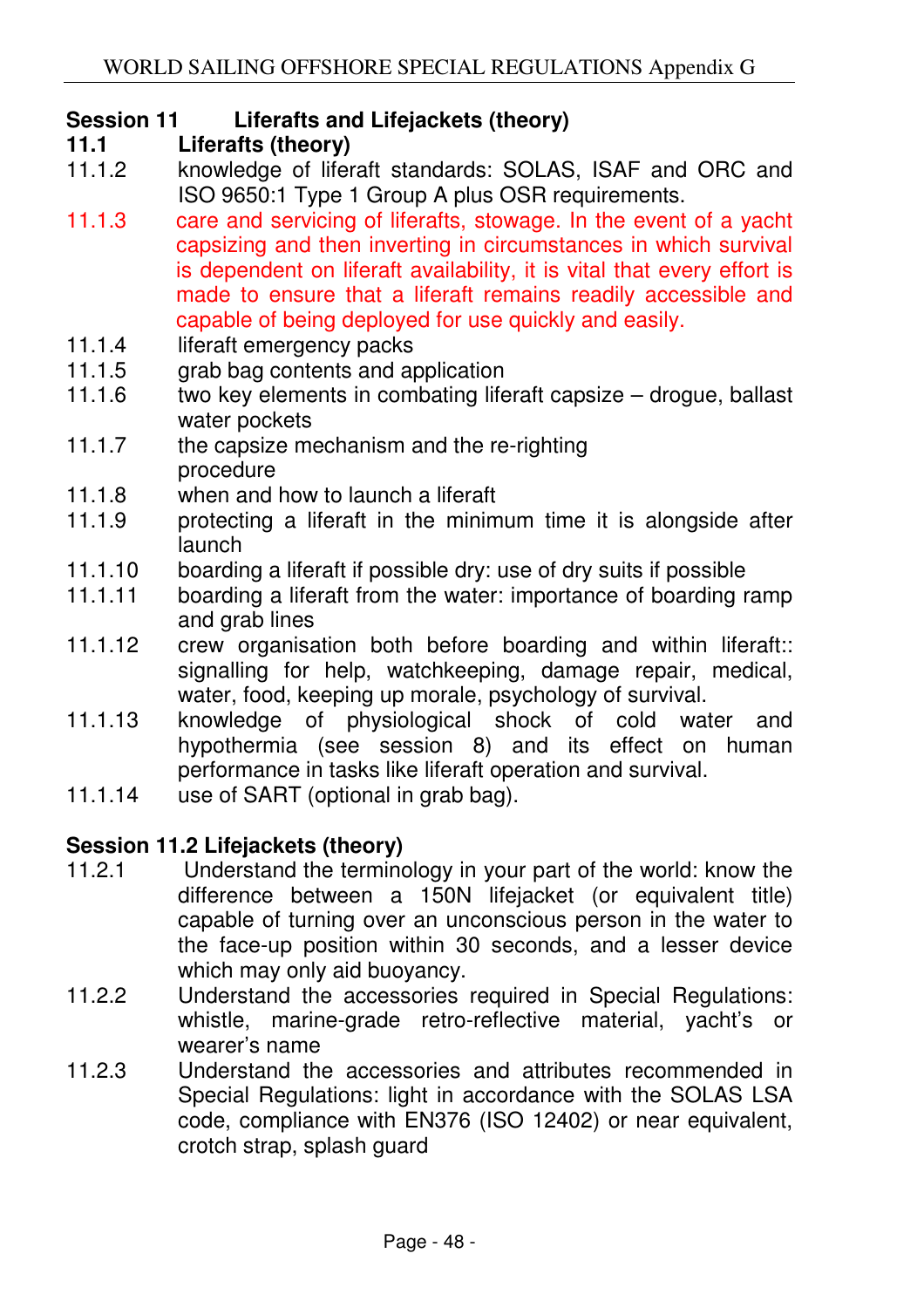- 11.2.3 Know the relative merits and methods of use of all-inflatable buoyancy and part-fixed, part-inflatable, automatic inflation, gas inflation on demand, mouth-only inflation.
- 11.2.3 Know the importance of a good fit, lifejacket organised for quick donning, compatibility with harness.

# **Session 12 Exam (1)**

This exam is one of two. Time for answering questions -about 15 minutes, with 5 minutes for marking after swapping the papers amongst the class. Questions should be set to be answered quickly, eg multiple-choice, with at least two questions needing some narrative or listing. Overall assessment for the course will be a combination of the two exams plus the tutors' assessments during class and practical work. (See introduction paragraph 4)

### **Session 13 Liferafts and Lifejackets (practical)**

- .1 a pool with a wave-making facility will add realism
- .2 trainees to don shirt and trousers plus oilskins and to try swimming first without, then with 150N lifejackets. Majority of exercises with all trainees wearing 150N lifejackets.
- .3 inflate a liferaft and transfer a full complement into the raft (a) from the poolside (b) from the water (show difference between boarding with ramp and without): paddle the liferaft for a distance.
- .4 capsize a liferaft and have each trainee right the raft whilst swimming
- .5 trainees to haul into a raft one survivor who plays helpless
- .6 In fully-loaded raft trainees to check out all equipment, including that in grab bag, deploying or using everything including food and water.
- .7 trainee to attempt heliograph signalling (using spotlight in roof) from liferaft (more difficult if in wave-making pool).
- .8 trainees to operate WT VHF hand-held and WT hand-held GPS talking to instructor as if a rescue vessel.
- .9 trainees to try lifejackets both with and without crotch straps in place.
- .10 each trainee to experience use of the splashguard in wave conditions.
- .11 group to investigate ability of lifejacket to self-right.
- .12 forming circle in water to aid visibility/morale HELP/Huddle techniques
- .13 towing an unconscious person
- .14 assistance using throwing line to recover nearby survivor
- .15 the opportunity of using the pool may be taken to demonstrate MOB modules, Lifeslings, lifebuoys etc.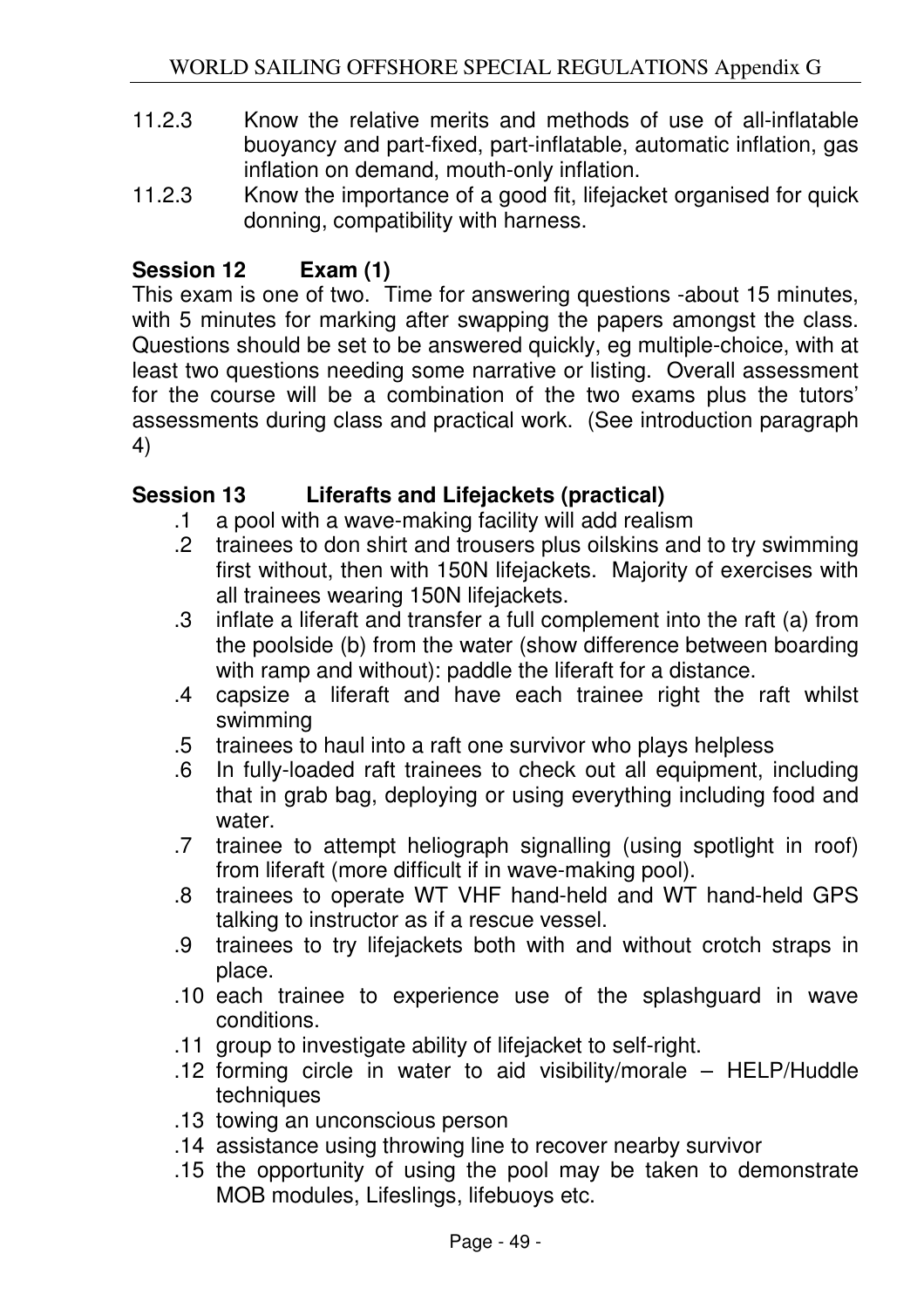- .16 if a darkened pool is available, demonstrate retro-reflective tape.
- .17 trainees who depend on spectacles may consider having an indestructible pair as part of their personal survival kit.

### **Sessions 14/15 Fire precautions and fire fighting (theory and practical)**

- .1 fire theory
- .2 most common causes of fire in small craft
- .3 prevention
- .4 equipment fire extinguishers, fire blankets, services, tested, maintained, fit for purpose. Advantages/ disadvantages of various types of extinguisher.
- .5 practical operation of fire extinguishers (actual fire is not required in this training course)

### **Sessions 16/17 Communications equipment (VHF, GMDSS, satcomms) (theory and practical)**

- .1 VHF main installations and hand-helds.
- .2 Special Regulations requirements for VHF 25W output, masthead antenna, emergency antenna.
- .3 SSB (knowledge of email and other services via some shore stations, daily cruising yacht schedules, etc.).
- .4 Satcoms: A, B, C, D and M. Non-INMARSAT types (eg Iridium).
- .5 Terrestrial cellphones. Limitations.
- .6 GMDSS, DSC, AIS.
- .7 Aviation VHF and its use in SAR.
- .8 Obligation to log communications connected with distress working\*\*

\*\*see Supplement below

# **Sessions 18/19 Pyrotechnics and EPIRBs (theory and practical)**

- .1 pyrotechnics required in Special Regulations: hand flares, parachute flares, smoke signals. Usage, precautions, range of visibility, duration, behaviour in high winds, altitude of parachute flares and avoiding conflict with aircraft, different operating mechanisms.
- .2 stowage of pyrotechnics including some for ready use.
- .3 use of white flares
- .4 understand the operation of the 406 MHz EPIRB and its ancillary 121.5 beacon; the phasing out of 121.5 MHz as a distress alert system but its use in local area homing by SAR units and yachts with special-purpose D/F receivers on board in conjunction with PLB's.
- .5 understand the operation of ARGOS-type beacons.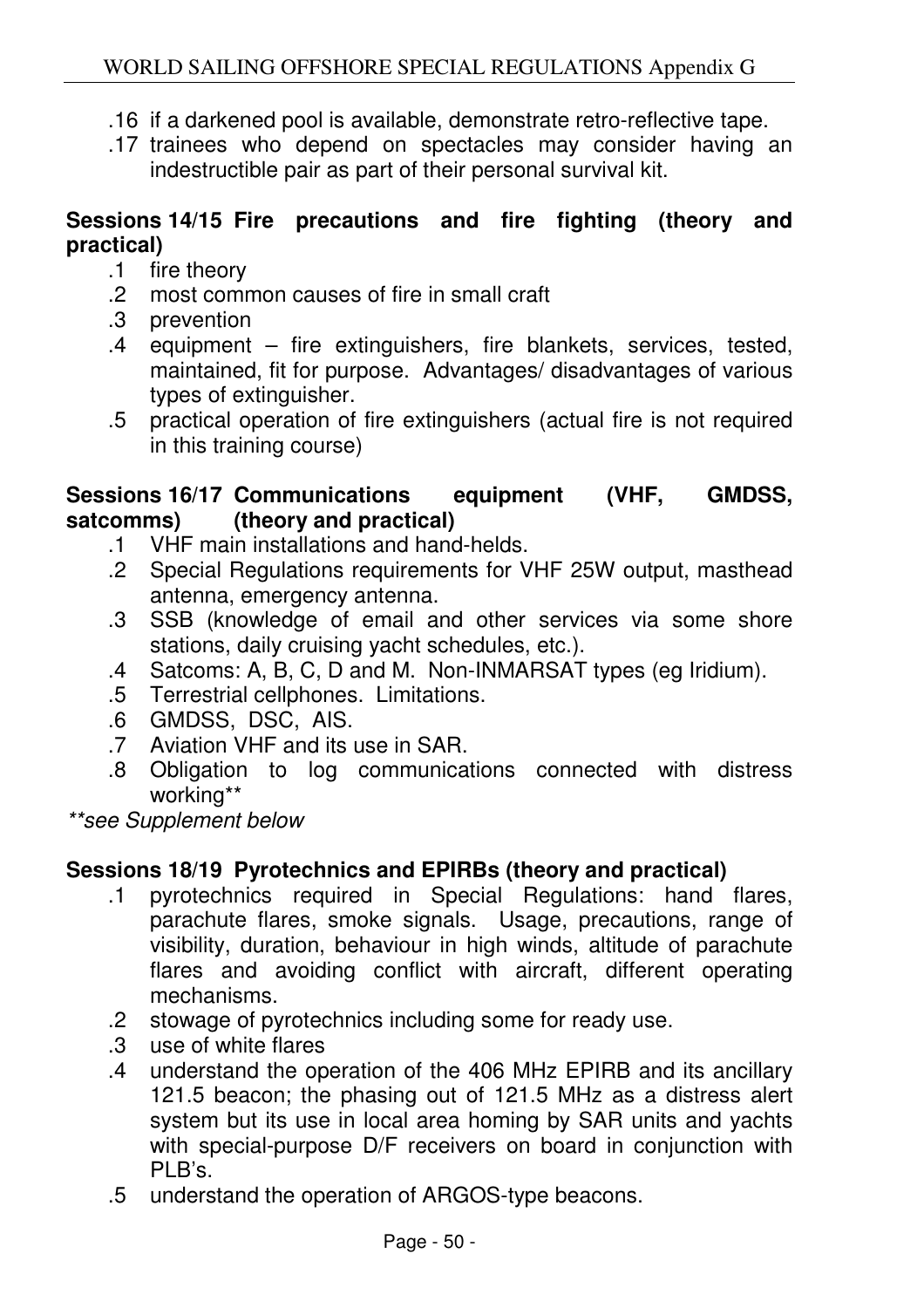- .6 understand the integration of distress beacons in the GMDSS framework.
- .7 Draw attention to Inmarsat Safety Services' web link: www.inmarsat.com/safety which contains a wealth of information about maritime safety and security – including reception of maritime safety information via Inmarsat C or mini-C. It is useful for more than GMDSS alone.

# **Session 20 Exam (2)**

This exam is one of two. Time for answering questions -about 15 minutes, with 5 minutes for marking after swapping the papers amongst the class... Questions should be set to be answered quickly, eg multiple-choice, with at least two questions needing some narrative or listing. Overall assessment for the course will be a combination of the two exams plus the tutors' assessments during class and practical work. (See Introduction paragraph 4 for marking details).

### **Supplement One**

### **1 The Racing Rules of Sailing state:-**

"1 SAFETY

1.1 Helping Those in Danger

A boat or competitor shall give all possible help to any person or vessel in danger"

### **2 SOLAS Convention Chapter V**

### **Regulation 33 (replaces old Regulation 10) states:-**

"The master of a ship at sea which is in a position to be able to provide assistance, on receiving a signal from any source that persons are in distress at sea, is bound to proceed with all speed to their assistance, if possible informing them or the SAR service that the ship is doing so. If the ship receiving the distress alert is unable or, in the special circumstances of the case, considers it unreasonable or unnecessary to proceed to their assistance, the master must enter in the log-book the reason for failing to proceed to the assistance of the persons in distress and, taking into account the recommendations of the Organization++, inform the appropriate SAR service accordingly.

++Refer to the immediate action to be taken by each ship on receipt of a distress message in the IAMSAR Manual, as it may be amended."

#### **Reference to the original text and its context is strongly recommended.**

**3 Annual Summary of Admiralty Notices to Mariners NP 247 Section 4 Paragraph 1 states:-**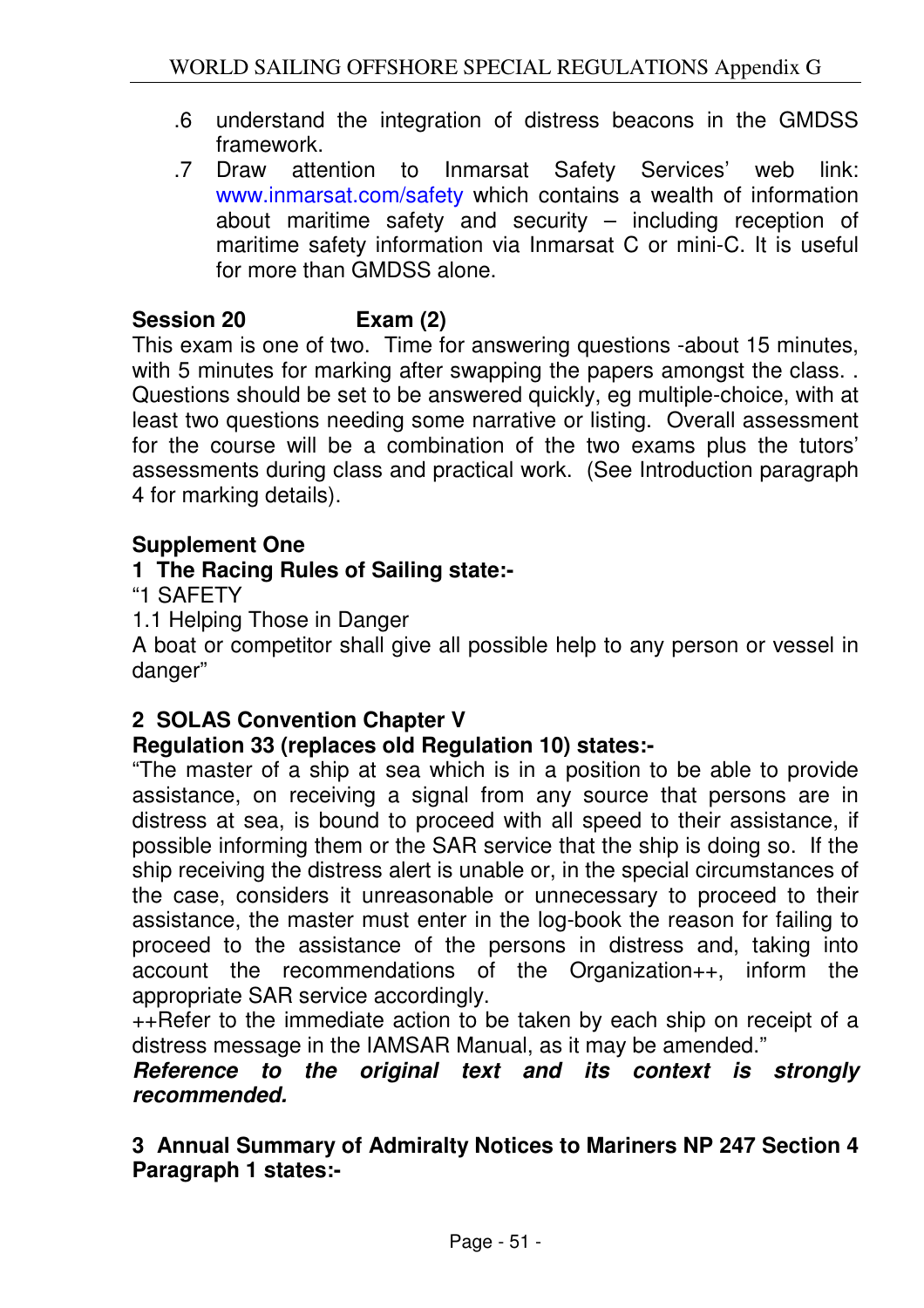"The radio watch on the international distress frequencies, which certain classes of ships are required to keep when as sea, is one of the most important factors in the arrangements for the rescue of people in distress at sea, and every ship should make its contribution to safety by guarding one or more of these distress frequencies for as long as is practicable whether or not required to do so by regulation."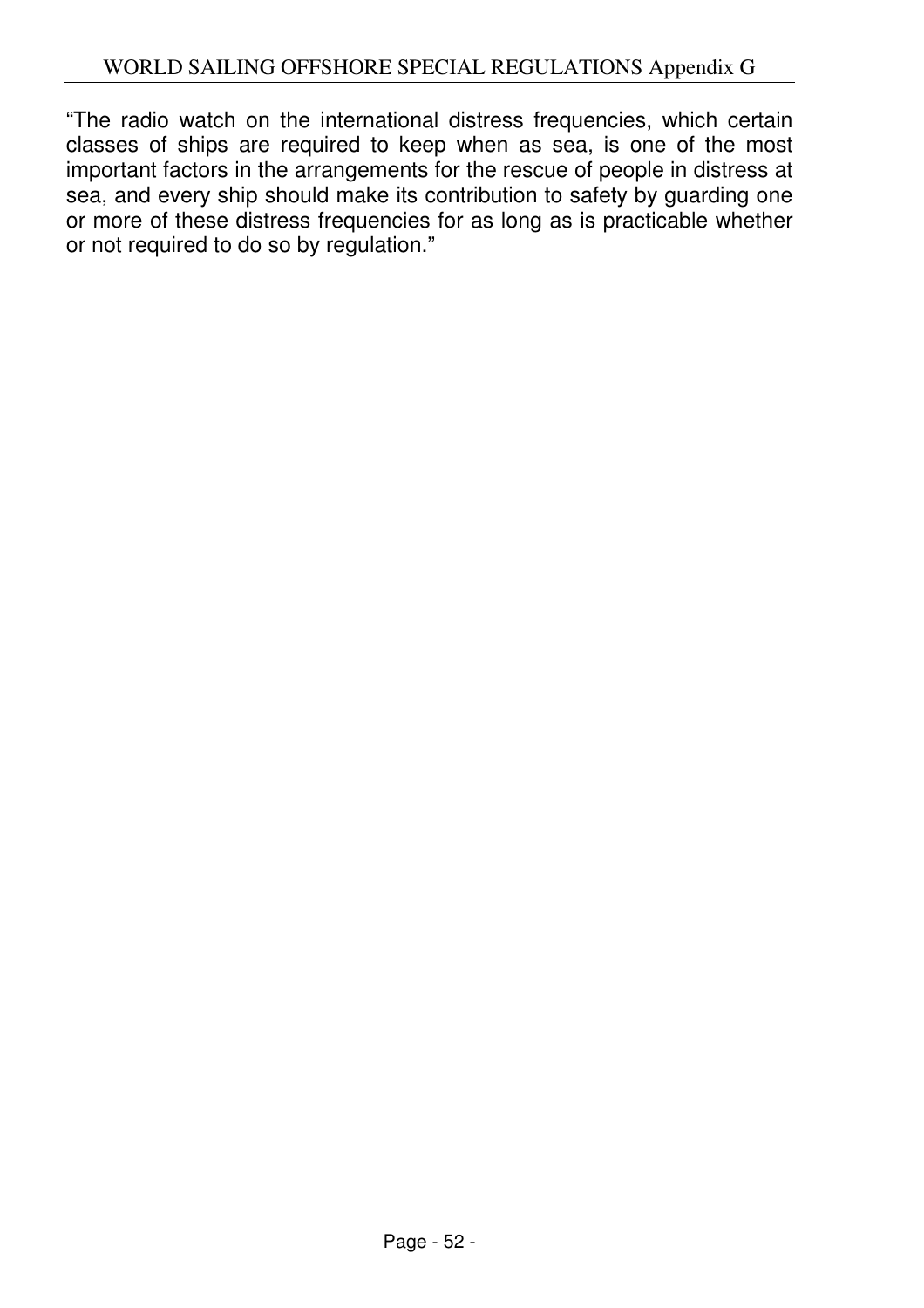#### **Part B Outline Timetable** (2 pages)

# **World Sailing Offshore Special Regulations Appendix G Model Training Course Part B Day 1**

| <b>Session</b> | <b>SR</b>                                                     | <b>Topic</b>                                                   | theory*          | practical | start stop  |             |
|----------------|---------------------------------------------------------------|----------------------------------------------------------------|------------------|-----------|-------------|-------------|
|                |                                                               | Introduction                                                   | 00:30            |           |             | 11:00 11:30 |
|                | 6.02.0 Training topics for theoretical sessions               |                                                                |                  |           |             |             |
| 2              |                                                               | 6.02.1 care and maintenance of safety equipment                | 00:15            |           |             | 11:30 11:45 |
| 3              |                                                               | 6.02 2 storm sails                                             | 00:20            |           | 11:45 12:05 |             |
| 4              |                                                               | 6.02.3 damage control and repair                               | 00:20            |           |             | 12:05 12:25 |
| 5              |                                                               | 6.02.4 "heavy weather – crew routines, boat handling, drogues" | 00:25            |           |             | 12:25 13:00 |
|                |                                                               | break                                                          | 01:00            |           |             | 13:00 14:00 |
| 6              |                                                               | 6.02.5 man overboard prevention and recovery                   | 00:30            |           |             | 14:00 14:30 |
| 7              |                                                               | 6.02.6 giving assistance to other craft                        | 00:15            |           |             | 14:30 14:45 |
| 8              |                                                               | 6.02.7 hypothermia                                             | 00:20            |           |             | 14:45 15:05 |
|                |                                                               | break                                                          | 00:15            |           |             | 15:05 15:20 |
| 9              |                                                               | 6.02.8 SAR organisation and methods                            | 00:30            |           |             | 15:20 15:40 |
| 10             |                                                               | 6.02.9 weather forecasting.                                    | 00:30            |           |             | 15:40 16:10 |
|                | 6.03.0 Training topics to include practical, hand-on sessions |                                                                |                  |           |             |             |
| 11             |                                                               | 6.03.1 liferafts and lifejackets (theory)                      | 00:30            |           |             | 16:10 16:40 |
| 12             |                                                               | exam                                                           | 00:20            |           |             | 16:40 17:00 |
|                |                                                               | Day 1 total tuition including breaks                           | 06:00            |           |             |             |
|                |                                                               | Day 1 net tuition                                              |                  | 04:45     |             |             |
|                |                                                               | Day 1 net breaks                                               |                  | 01:15     |             |             |
|                |                                                               |                                                                | *includes breaks |           |             |             |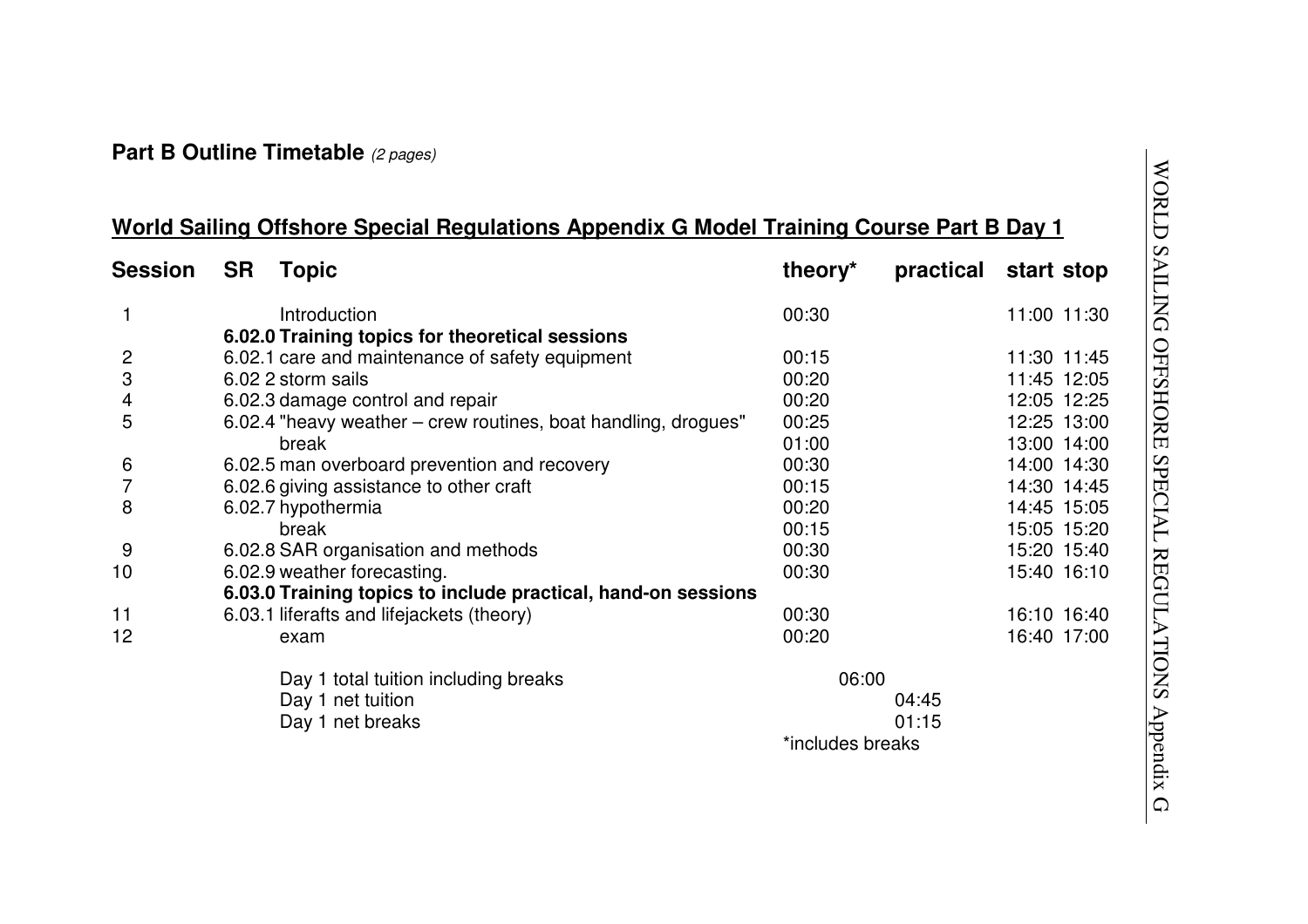| <b>Session</b> | <b>SR</b><br><b>Topic</b>                                                  | theory <sup>*</sup>     | practical | start stop                 |
|----------------|----------------------------------------------------------------------------|-------------------------|-----------|----------------------------|
| 13             | liferafts and lifejackets (practical)<br>break                             | 00:15                   | 02:00     | 09:00 11:00<br>11:00 11:15 |
| 14             | 6.03.2 fire precautions and fire fighting (theory)                         | 00:15                   |           | 11:15 11:30                |
| 15             | 6.03.2 fire precautions and fire fighting (practical)                      |                         | 00:30     | 11:30 12:00                |
| 16             | 6.03 3 communications equipment<br>"(VHF, GMDSS, satcomms. etc- theory)"   | 00:20                   |           | 12:00 12:20                |
| 17             | 6.03.3 communications equipment<br>"(VHF, GMDSS, satcomms. etc- practice)" |                         | 00:25     | 12:20 12:45                |
|                | break                                                                      | 00:45                   |           | 12:45 13:30                |
| 18             | 6.03.4 pyrotechnics and EPIRBs (theory)                                    | 00:20                   |           | 13:30 13:50                |
| 19             | 6.03.4 pyrotechnics and EPIRBs (practical)                                 |                         | 00:30     | 13:50 14:20                |
| 20             | exam                                                                       | 00:20                   |           | 14:20 14:40                |
|                | Day 2 total tuition including breaks                                       | 02:05                   | 03:25     |                            |
|                | Day 2 net tuition                                                          | 01:05                   |           |                            |
|                | Day 2 net breaks                                                           | 01:00                   |           |                            |
|                | net total tuition including breaks<br>net tuition<br>net breaks            | 08:05<br>05:50<br>02:15 | 03:25     |                            |

# **World Sailing Offshore Special Regulations Appendix G Model Training Course Part B Day 2**